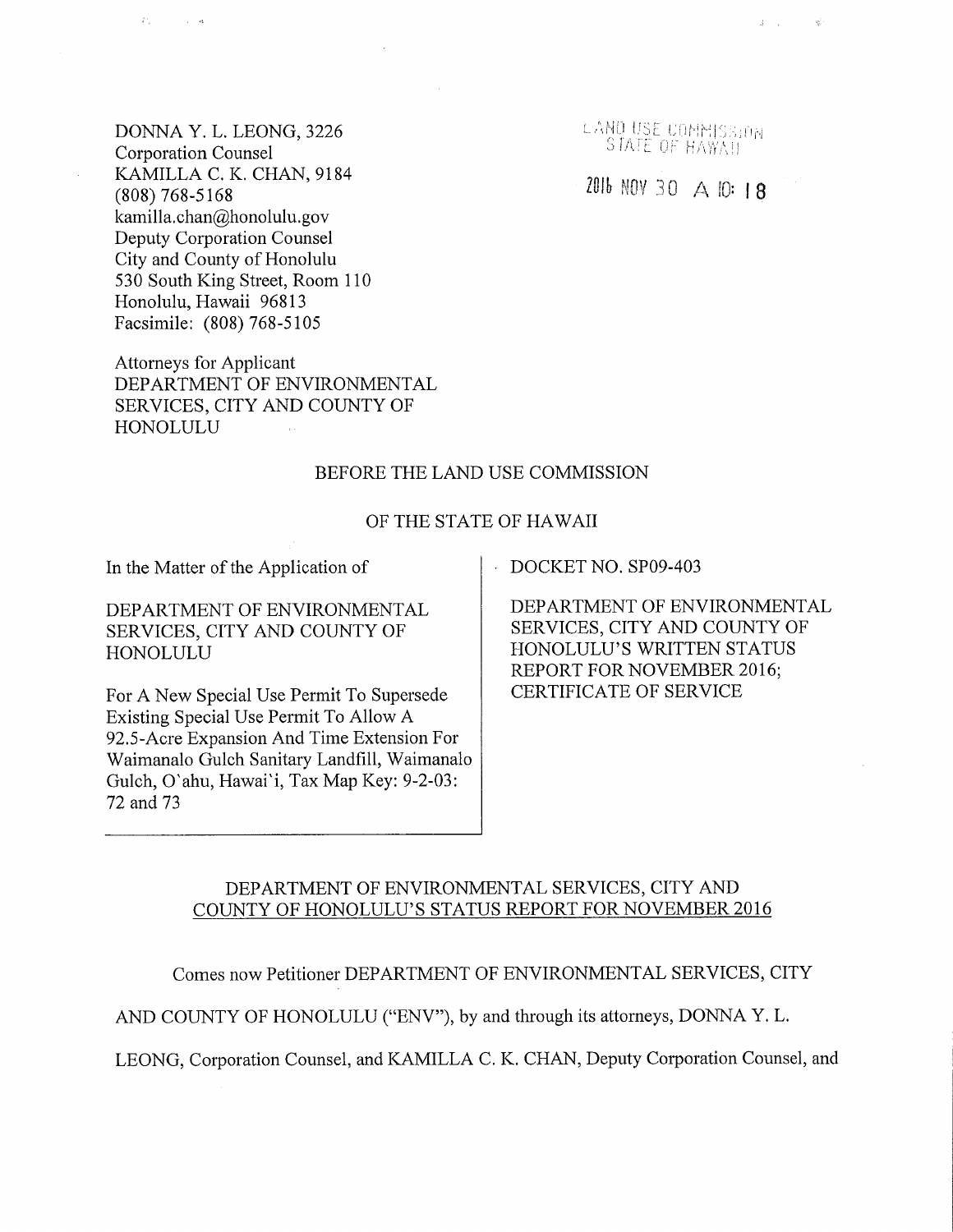hereby files its written status report for November 2016 pursuant to the Land Use Commission of the State of Hawaii Order Requiring Written Status Reports, dated May 28, 2014.

ENV represents that on October 5, 2016, it filed a Motion for Extension of Time for the parties to file the Proposed Findings of Fact, Conclusions of Law, and Decision and Order in the consolidated proceeding before the Honolulu Planning Commission. Intervenors Schnitzer Steel Hawaii Corp., Ko Olina Community Association and Maile Shimabukuro joined in ENV's request for an extension of time. On October 12, 2016, the Honolulu Planning Commission granted ENV's Motion for Extension of Time, cancelled the meeting scheduled for October 26, 2016, and set new deadlines. The new deadline for submission of the amended Proposed Findings of Fact, Conclusions of Law, and Decision and Order is January 27, 2017. The deadline for submission of rebuttals is February 10, 2017. The Honolulu Planning Commission will consider adoption of the Proposed Findings of Fact, Conclusions of Law, and Decision and Order on March 1, 2017 at 1:30 p.m.

ENV continues to work toward further diversion of waste from the Waimanalo Gulch Sanitary Landfill.

DATED: Honolulu, Hawaii, November 30, 2016.

DONNA Y. L. LEONG Corporation Counsel

By

KAMILLA C. K. CHAN Deputy Corporation Counsel

Attorneys for Applicant DEPARTMENT OF ENVIRONMENTAL SERVICES, CITY AND COUNTY OF HONOLULU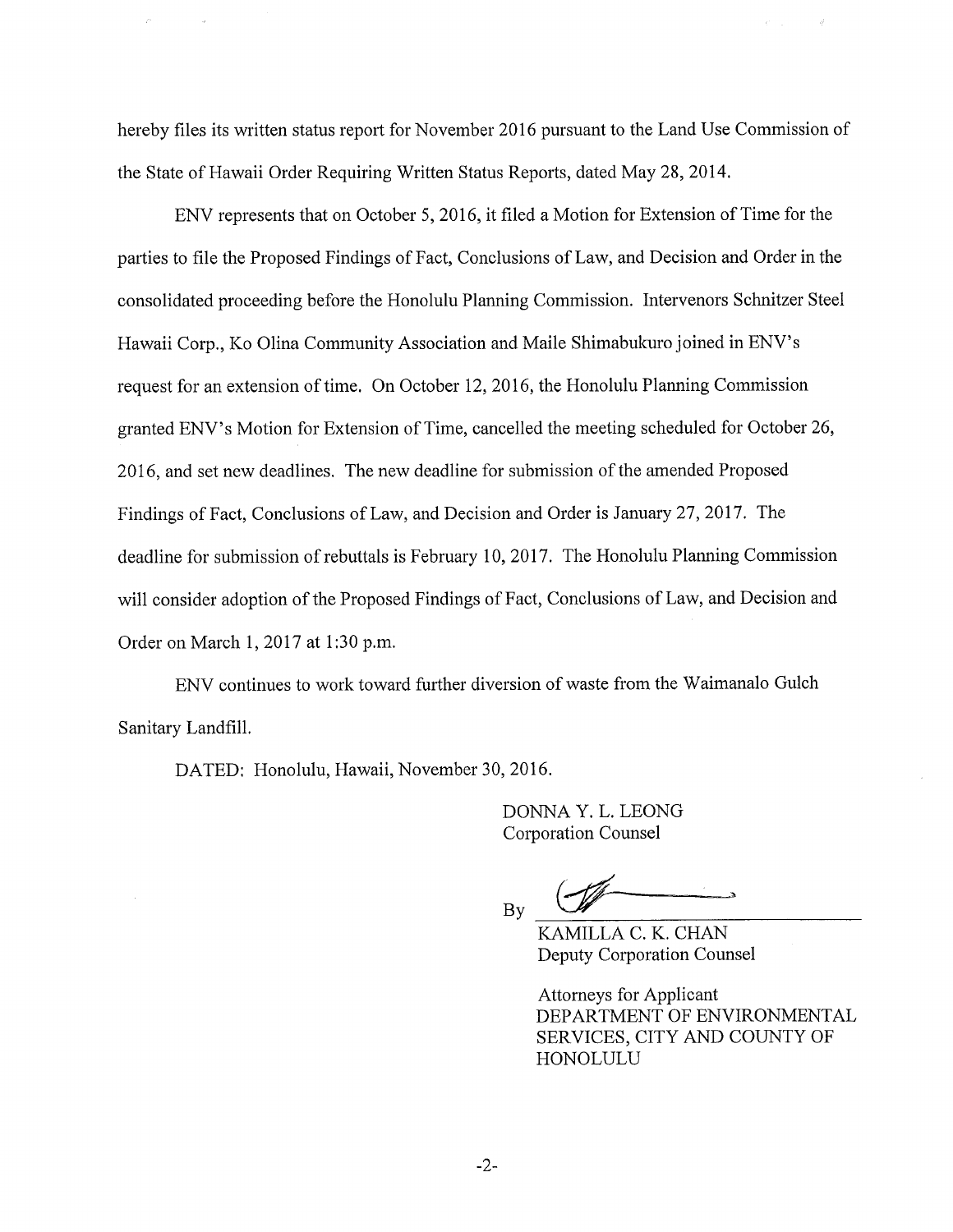## BEFORE THE LAND USE COMMISSION

## OF THE STATE OF HAWAII

In the Matter of the Application of

# DEPARTMENT OF ENVIRONMENTAL SERVICES, CITY AND COUNTY OF HONOLULU

For A New Special Use Permit To Supersede Existing Special Use Permit To Allow A 92.5-Acre Expansion And Time Extension For Waimanalo Gulch Sanitary Landfill, Waimanalo Gulch, O'ahu, Hawai'i, Tax Map Key: 9-2-03: 72 and 73

DOCKET NO. SP09-403

CERTIFICATE OF SERVICE

#### CERTIFICATE OF SERVICE

I hereby certify that a copy of the DEPARTMENT OF ENVIRONMENTAL

# SERVICES, CITY AND COUNTY OF HONOLULU'S WRITTEN STATUS REPORT

FOR NOVEMBER 2016 was duly served by either hand-delivery or U. S. Mail, postage

prepaid, by certified mail, return receipt requested, to the following on the date below, addressed

as follows:

|                                                                                                                     | Delivery | Mail |
|---------------------------------------------------------------------------------------------------------------------|----------|------|
| Leo Asuncion, Acting Director<br>Office of Planning<br>P. O. Box 2359<br>Honolulu, Hawaii 96804-2359                | Х        |      |
| Brian Yee, Esq.<br>Deputy Attorney General<br>Hale Auhau, Third Floor<br>425 Queen Street<br>Honolulu, Hawaii 96813 |          | X    |